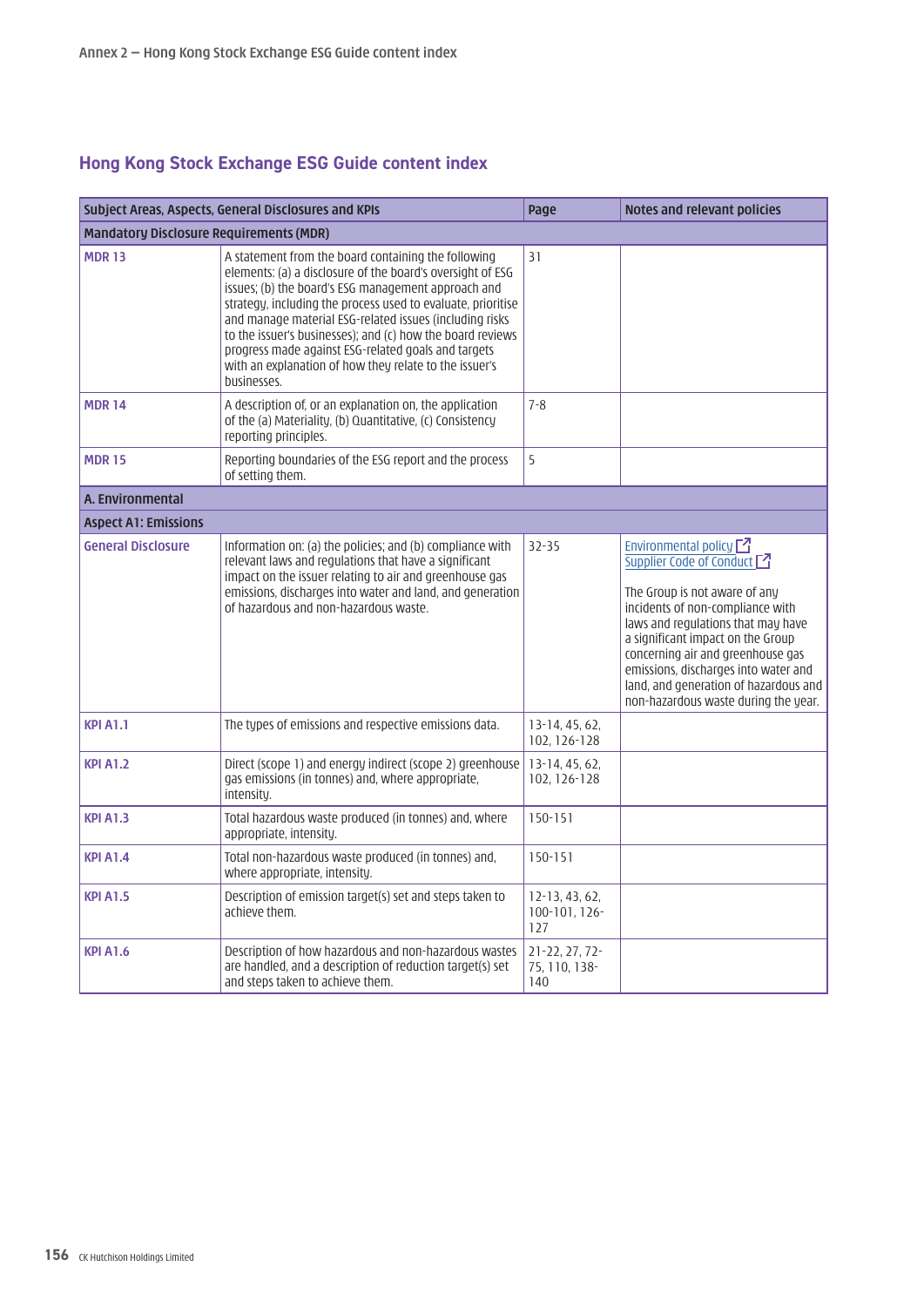| <b>Aspect A2: Use of Resources</b> |                                                                                                                                                                |                                                 |                                                                                                                                                                                                                                                                                                                                                                                                                                                                                                                                                                                                                                                       |
|------------------------------------|----------------------------------------------------------------------------------------------------------------------------------------------------------------|-------------------------------------------------|-------------------------------------------------------------------------------------------------------------------------------------------------------------------------------------------------------------------------------------------------------------------------------------------------------------------------------------------------------------------------------------------------------------------------------------------------------------------------------------------------------------------------------------------------------------------------------------------------------------------------------------------------------|
| <b>General Disclosure</b>          | Policies on the efficient use of resources, including<br>energy, water and other raw materials.                                                                | 32                                              | Sustainability Policy <sup>7</sup><br>Environmental Policy <sup>7</sup><br>Supplier Code of Conduct [7]                                                                                                                                                                                                                                                                                                                                                                                                                                                                                                                                               |
| <b>KPI A2.1</b>                    | Direct and/or indirect energy consumption by type in<br>total (kWh in '000s) and intensity.                                                                    | $150 - 151$                                     |                                                                                                                                                                                                                                                                                                                                                                                                                                                                                                                                                                                                                                                       |
| <b>KPI A2.2</b>                    | Water consumption in total and intensity.                                                                                                                      | 152-153                                         |                                                                                                                                                                                                                                                                                                                                                                                                                                                                                                                                                                                                                                                       |
| <b>KPI A2.3</b>                    | Description of energy use efficiency target(s) set and<br>steps taken to achieve them.                                                                         | $12-13, 43, 62-$<br>63, 100-101,<br>$126 - 127$ | Energy efficiency is embedded in the<br>scope 1 and 2 emissions reduction<br>targets and initiatives.                                                                                                                                                                                                                                                                                                                                                                                                                                                                                                                                                 |
| <b>KPI A2.4</b>                    | Description of whether there is any issue in sourcing<br>water that is fit for purpose, water efficiency target(s) set<br>and steps taken to achieve them.     |                                                 | 99% of water consumption relates to<br>the Infrastructure division. Based on<br>the water risk framework of the World<br>Resources Institute's publication on<br>financial risks from water constraints<br>on power generation, the Group<br>currently has no production plants/<br>sites located in water-stressed areas.<br>and operations are considered low<br>risk. For the most water-intensive<br>operations (mostly in power<br>generation), these businesses are<br>reusing wastewater and rainwater<br>at power stations, adopting water-<br>efficient appliances within premises<br>and preserving water quality by<br>reducing discharge. |
| <b>KPI A2.5</b>                    | Total packaging material used for finished products (in<br>tonnes) and, if applicable, with reference to per unit<br>produced.                                 | $152 - 153$                                     | Packaging material intensity is only<br>relevant to the Retail division.                                                                                                                                                                                                                                                                                                                                                                                                                                                                                                                                                                              |
|                                    | Aspect A3: The Environment and Natural Resources                                                                                                               |                                                 |                                                                                                                                                                                                                                                                                                                                                                                                                                                                                                                                                                                                                                                       |
| <b>General Disclosure</b>          | Policies on minimising the issuer's significant impacts on<br>the environment and natural resources.                                                           | 32                                              | Sustainability Policy $\Box$<br>Environmental Policy <sup>7</sup><br>Supplier Code of Conduct [2]                                                                                                                                                                                                                                                                                                                                                                                                                                                                                                                                                     |
| <b>KPI A3.1</b>                    | Description of the significant impacts of activities on the<br>environment and natural resources and the actions taken<br>to manage them.                      | $12-25, 43-50,$<br>62-64, 92-113,<br>126-129    |                                                                                                                                                                                                                                                                                                                                                                                                                                                                                                                                                                                                                                                       |
| <b>Aspect A4: Climate Change</b>   |                                                                                                                                                                |                                                 |                                                                                                                                                                                                                                                                                                                                                                                                                                                                                                                                                                                                                                                       |
| <b>General Disclosure</b>          | Policies on identification and mitigation of significant<br>climate-related issues which have impacted, and those<br>which may impact, the issuer.             | 32                                              | Sustainability Policy<br>Environment Policy <sup>7</sup>                                                                                                                                                                                                                                                                                                                                                                                                                                                                                                                                                                                              |
| <b>KPI A4.1</b>                    | Description of the significant climate-related issues which<br>have impacted, and those which may impact, the issuer,<br>and the actions taken to manage them. | 12-25, 43-45,<br>62, 100-102,<br>126-128        |                                                                                                                                                                                                                                                                                                                                                                                                                                                                                                                                                                                                                                                       |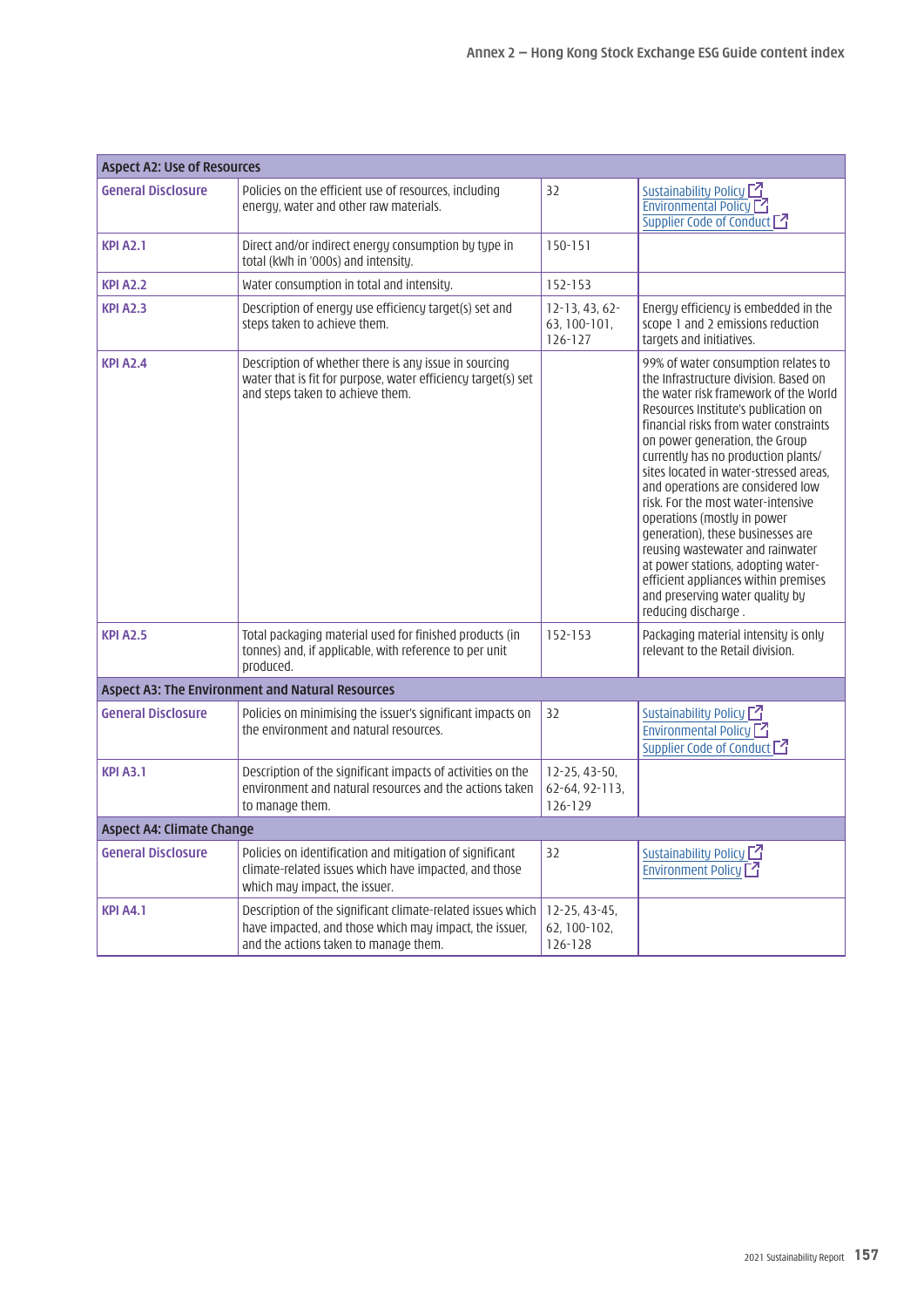| <b>B.</b> Social                           |                                                                                                                                                                                                                                                                                                                                        |                               |                                                                                                                                                                                                                                                                                                                                                                                                                                   |  |
|--------------------------------------------|----------------------------------------------------------------------------------------------------------------------------------------------------------------------------------------------------------------------------------------------------------------------------------------------------------------------------------------|-------------------------------|-----------------------------------------------------------------------------------------------------------------------------------------------------------------------------------------------------------------------------------------------------------------------------------------------------------------------------------------------------------------------------------------------------------------------------------|--|
| <b>Employment and Labour Practices</b>     |                                                                                                                                                                                                                                                                                                                                        |                               |                                                                                                                                                                                                                                                                                                                                                                                                                                   |  |
| <b>Aspect B1: Employment</b>               |                                                                                                                                                                                                                                                                                                                                        |                               |                                                                                                                                                                                                                                                                                                                                                                                                                                   |  |
| <b>General Disclosure</b>                  | Information on: (a) the policies; and (b) compliance with<br>relevant laws and regulations that have a significant<br>impact on the issuer relating to compensation and<br>dismissal, recruitment and promotion, working hours, rest<br>periods, equal opportunity, diversity, anti-discrimination,<br>and other benefits and welfare. | 32                            | Code of Conduct $\Box$<br><b>Board Diversity Policy [47]</b><br>The Group is not aware of any<br>incidents of non-compliance with<br>laws and regulations that may have<br>a significant impact on the Group<br>concerning compensation and<br>dismissal, recruitment and promotion,<br>working hours, rest periods,<br>equal opportunity, diversity, anti-<br>discrimination, and other benefits and<br>welfare during the year. |  |
| <b>KPI B1.1</b>                            | Total workforce by gender, employment type (for<br>example, full-or part-time), age group and geographical<br>region.                                                                                                                                                                                                                  | 154                           |                                                                                                                                                                                                                                                                                                                                                                                                                                   |  |
| <b>KPI B1.2</b>                            | Employee turnover rate by gender, age group and<br>geographical region.                                                                                                                                                                                                                                                                | 154                           |                                                                                                                                                                                                                                                                                                                                                                                                                                   |  |
| <b>Aspect B2: Health and Safety</b>        |                                                                                                                                                                                                                                                                                                                                        |                               |                                                                                                                                                                                                                                                                                                                                                                                                                                   |  |
| <b>General Disclosure</b>                  | Information on: (a) the policies; and (b) compliance with<br>relevant laws and regulations that have a significant<br>impact on the issuer relating to providing a safe<br>working environment and protecting employees from<br>occupational hazards.                                                                                  | 32                            | Health and Safety Policy $\Box$<br>The Group is not aware of any<br>incidents of non-compliance with<br>laws and regulations that may<br>have a significant impact on the<br>Group concerning providing a safe<br>working environment and protecting<br>employees from occupational hazards<br>during the year.                                                                                                                   |  |
| <b>KPI B2.1</b>                            | Number and rate of work-related fatalities occurred in<br>each of the past three years including the reporting year.                                                                                                                                                                                                                   | 154                           |                                                                                                                                                                                                                                                                                                                                                                                                                                   |  |
| <b>KPI B2.2</b>                            | Lost days due to work injury.                                                                                                                                                                                                                                                                                                          | 154                           |                                                                                                                                                                                                                                                                                                                                                                                                                                   |  |
| <b>KPI B2.3</b>                            | Description of occupational health and safety measures<br>adopted, and how they are implemented and monitored.                                                                                                                                                                                                                         | 52-53, 80-81,<br>114-116, 147 |                                                                                                                                                                                                                                                                                                                                                                                                                                   |  |
| <b>Aspect B3: Development and Training</b> |                                                                                                                                                                                                                                                                                                                                        |                               |                                                                                                                                                                                                                                                                                                                                                                                                                                   |  |
| <b>General Disclosure</b>                  | Policies on improving employees' knowledge and skills<br>for discharging duties at work. Description of training<br>activities.                                                                                                                                                                                                        | 32                            |                                                                                                                                                                                                                                                                                                                                                                                                                                   |  |
| <b>KPI B3.1</b>                            | The percentage of employees trained by gender and<br>employee category (e.g. senior management, middle<br>management).                                                                                                                                                                                                                 | 154                           |                                                                                                                                                                                                                                                                                                                                                                                                                                   |  |
| <b>KPI B3.2</b>                            | The average training hours completed per employee by<br>gender and employee category.                                                                                                                                                                                                                                                  | 155                           |                                                                                                                                                                                                                                                                                                                                                                                                                                   |  |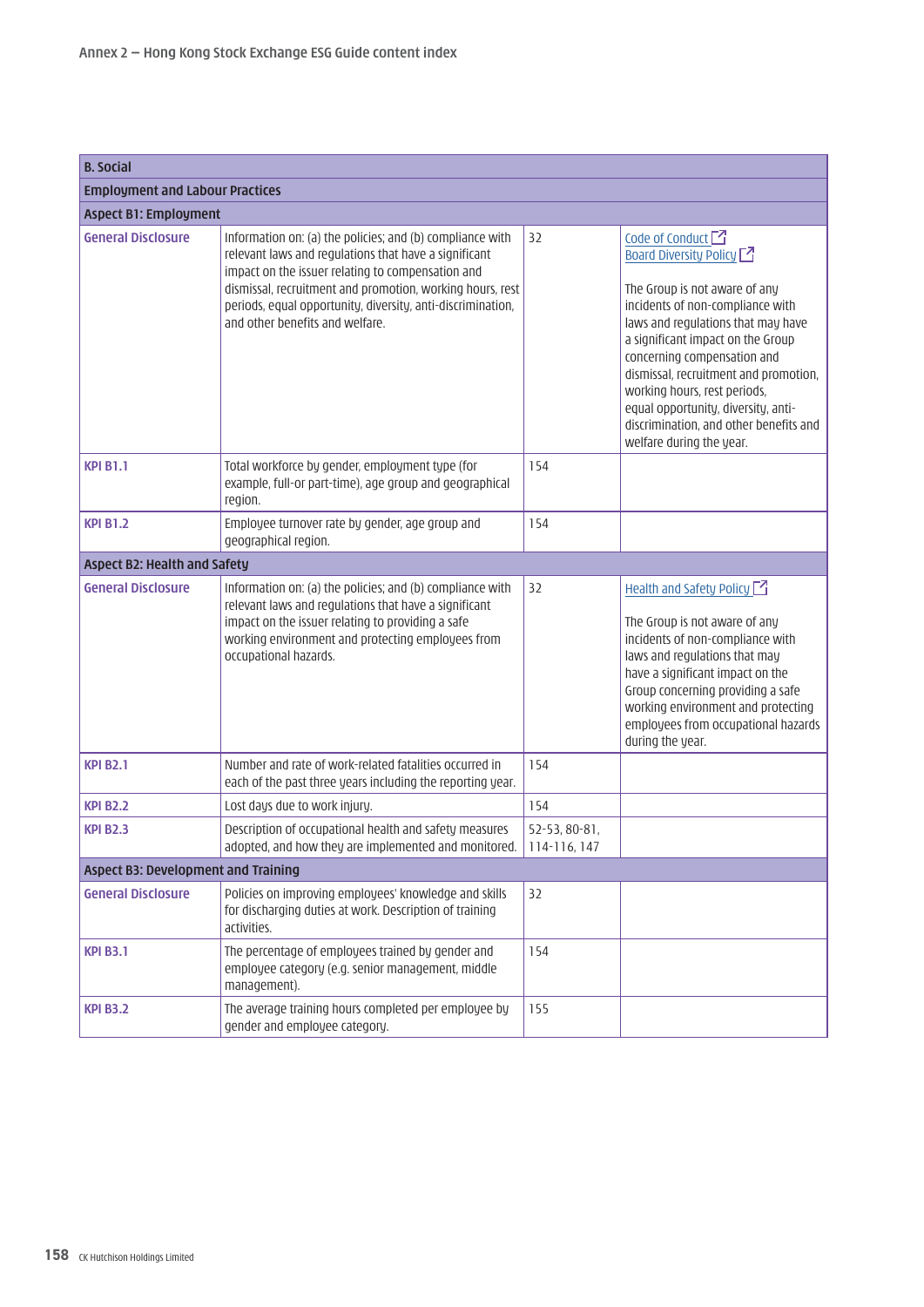| <b>Aspect B4: Labour Standards</b>       |                                                                                                                                                                                                                                                                                               |                                        |                                                                                                                                                                                                                                                                                                                                                                                                      |
|------------------------------------------|-----------------------------------------------------------------------------------------------------------------------------------------------------------------------------------------------------------------------------------------------------------------------------------------------|----------------------------------------|------------------------------------------------------------------------------------------------------------------------------------------------------------------------------------------------------------------------------------------------------------------------------------------------------------------------------------------------------------------------------------------------------|
| <b>General Disclosure</b>                | Information on: (a) the policies; and (b) compliance with<br>relevant laws and regulations that have a significant<br>impact on the issuer relating to preventing child and<br>forced labour.                                                                                                 | 32                                     | Human Rights Policy $\Box$<br>Modern Slavery and Human Trafficking<br>Statement <sup>7</sup><br>Supplier Code of Conduct<br>The Group is not aware of any<br>incidents of non-compliance with<br>laws and regulations that may have<br>a significant impact on the Group<br>concerning preventing child and forced<br>labour during the year.                                                        |
| <b>KPI B4.1</b>                          | Description of measures to review employment practices<br>to avoid child and forced labour.                                                                                                                                                                                                   | 57,83                                  |                                                                                                                                                                                                                                                                                                                                                                                                      |
| <b>KPI B4.2</b>                          | Description of steps taken to eliminate such practices<br>when discovered.                                                                                                                                                                                                                    | 83                                     |                                                                                                                                                                                                                                                                                                                                                                                                      |
| Aspect B5: Supply Chain Management       |                                                                                                                                                                                                                                                                                               |                                        |                                                                                                                                                                                                                                                                                                                                                                                                      |
| <b>General Disclosure</b>                | Policies on managing environmental and social risks of<br>the supply chain.                                                                                                                                                                                                                   | 32                                     | Human Rights Policy <sup>7</sup><br>Supplier Code of Conduct [2]<br>Modern Slavery and Human Trafficking<br>Statement <sup>7</sup>                                                                                                                                                                                                                                                                   |
| <b>KPI B5.1</b>                          | Number of suppliers by geographical region.                                                                                                                                                                                                                                                   | 155                                    |                                                                                                                                                                                                                                                                                                                                                                                                      |
| <b>KPI B5.2</b>                          | Description of practices relating to engaging suppliers,<br>number of suppliers where the practices are being<br>implemented, and how they are implemented and<br>monitored.                                                                                                                  | 23-24, 56-57,<br>82-83                 |                                                                                                                                                                                                                                                                                                                                                                                                      |
| <b>KPI B5.3</b>                          | Description of practices used to identify environmental<br>and social risks along the supply chain, and how they are<br>implemented and monitored.                                                                                                                                            | 23-24, 56-57,<br>82-83                 |                                                                                                                                                                                                                                                                                                                                                                                                      |
| <b>KPI B5.4</b>                          | Description of practices used to promote environmentally<br>preferable products and services when selecting suppliers,<br>and how they are implemented and monitored.                                                                                                                         | 23-24, 56-57,<br>82-83                 | Policy on Appointment of Third Party<br>Representatives <sup>[7]</sup>                                                                                                                                                                                                                                                                                                                               |
| <b>Aspect B6: Product Responsibility</b> |                                                                                                                                                                                                                                                                                               |                                        |                                                                                                                                                                                                                                                                                                                                                                                                      |
| <b>General Disclosure</b>                | Information on: (a) the policies; and (b) compliance with<br>relevant laws and regulations that have a significant<br>impact on the issuer relating to health and safety,<br>advertising, labelling and privacy matters relating to<br>products and services provided and methods of redress. | 32                                     | Code of Conduct <sup>7</sup><br>Policy on Personal Data Governance $\Box$<br>The Group is not aware of any<br>incidents of non-compliance with<br>laws and regulations that may<br>have a significant impact on the<br>Group concerning health and safety,<br>advertising, labelling and privacy<br>matters relating to products and<br>services provided and methods of<br>redress during the year. |
| <b>KPI B6.1</b>                          | Percentage of total products sold or shipped subject to<br>recalls for safety and health reasons.                                                                                                                                                                                             | 155                                    |                                                                                                                                                                                                                                                                                                                                                                                                      |
| <b>KPI B6.2</b>                          | Number of products and service related complaints<br>received and how they are dealt with.                                                                                                                                                                                                    | 155                                    |                                                                                                                                                                                                                                                                                                                                                                                                      |
| <b>KPI B6.3</b>                          | Description of practices relating to observing and<br>protecting intellectual property rights.                                                                                                                                                                                                |                                        | The Group has appropriate<br>mechanisms and procedures<br>which monitor issues relating to<br>the observation and protection of<br>intellectual property rights.                                                                                                                                                                                                                                     |
| <b>KPI B6.4</b>                          | Description of quality assurance process and recall<br>procedures.                                                                                                                                                                                                                            | $80 - 81$                              |                                                                                                                                                                                                                                                                                                                                                                                                      |
| <b>KPI B6.5</b>                          | Description of consumer data protection and privacy<br>policies, and how they are implemented and monitored.                                                                                                                                                                                  | 9, 32, 35, 57, 81-<br>82, 120, 143-145 | Information Security Policy $\Box$<br>Policy on Personal Data Governance [2]                                                                                                                                                                                                                                                                                                                         |